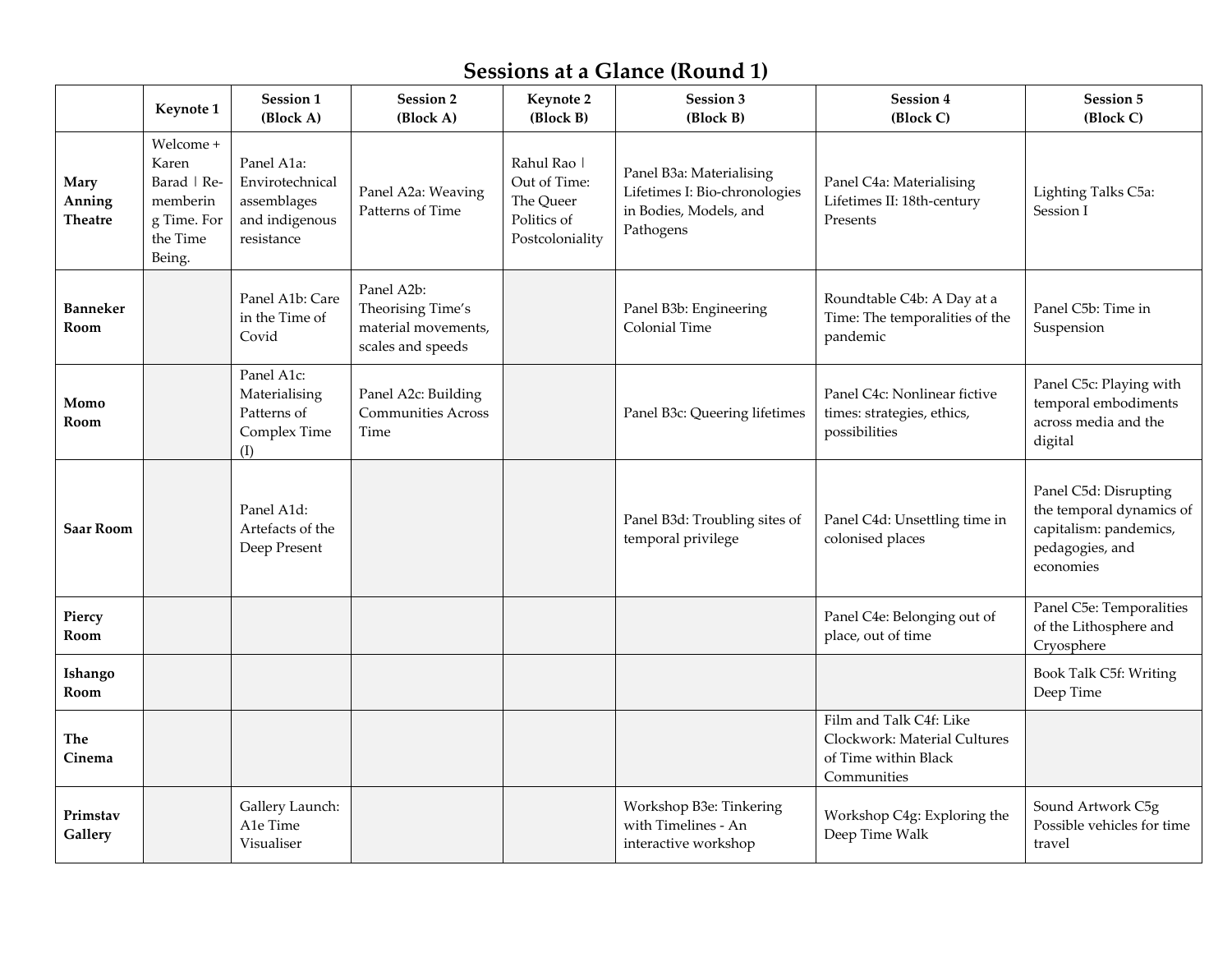# **Sessions at a Glance (Round 2)**

|                                  | Keynote 3                                          | Session 6<br>(Block A)                                                | Session 7<br>(Block A)                                                      | <b>Session 8</b><br>(Block B)                             | Keynote 4<br>(Block B)            | Session 9<br>(Block B)                                                         | Session 10<br>(Block C)                                                                               | Session 11<br>(Block C)                                                          | Keynote 5                              |
|----------------------------------|----------------------------------------------------|-----------------------------------------------------------------------|-----------------------------------------------------------------------------|-----------------------------------------------------------|-----------------------------------|--------------------------------------------------------------------------------|-------------------------------------------------------------------------------------------------------|----------------------------------------------------------------------------------|----------------------------------------|
| <b>Mary</b><br>Anning<br>Theatre | Karim-Aly<br>S. Kassam  <br>The Ecology<br>of Time | Panel A6a: Media<br>in/of the obsolescent<br>now                      | Panel A7a:<br>Reproductive time<br>across thresholds of<br>life-death       | Panel B8a: Creating<br>care across temporal<br>thresholds | On Barak  <br>The Time of<br>Coal | Lighting Talks B9a:<br>Session II                                              | Roundtable C10a:<br><b>Waiting Times</b><br><b>Collective Session</b>                                 | Panel C11a:<br>Theorising<br>time's form in<br>the midst of<br>crisis            | Nisi Shawl  <br>Telling Time's<br>Lies |
| Banneker<br>Room                 |                                                    | Panel A6b: More-<br>than-human<br>temporalities:<br>Sensed, Embodied  | Panel A7b:<br>Materialising patterns<br>of complex time II                  | Panel B8b: Afterlives<br>of Extraction                    |                                   | Panel B9b: Ecological<br>transitions and the<br>time of carbon                 | Panel C10b:<br>Chronographics:<br>The Timeline, the<br>Countdown, and<br>the Clock of the<br>Long Now | Panel C11b:<br>Time<br>Materialised in<br>Performance<br>and Art                 |                                        |
| Momo<br>Room                     |                                                    | Panel A6c: Building<br>temporalities in the<br>centre of the disaster |                                                                             | Panel B8c: Theorising<br>Time's Materialities             |                                   | Panel B9c: Making<br>time in more than<br>human worlds                         | Panel C10c:<br>Biotemporalities:<br>Laboratory mice,<br>microbes, viruses,<br>hormones                | Panel C11c:<br>Materialising the<br>Politics of Time                             |                                        |
| Saar Room                        |                                                    |                                                                       |                                                                             | Panel B8d: Telling<br>time in more-than-<br>human worlds  |                                   | Panel B9d: Crisis<br>Times                                                     | Panel C10d:<br>Objects of time:<br>Dam, meteorite,<br>uterus, dust                                    | Panel C11d:<br>Temporal<br>infrastructures<br>of toxic decay                     |                                        |
| Piercy<br>Room                   |                                                    |                                                                       |                                                                             |                                                           |                                   | Panel B9e:<br>Materialising<br>Lifetimes III:<br>Infrastructural<br>Timescapes | Panel C10e:<br>Embodied<br>attention to<br>multitemporal<br>environments (I)                          | Panel C11e:<br>Embodied<br>attention to<br>multitemporal<br>environments<br>(II) |                                        |
| Ishango<br>Room                  |                                                    |                                                                       |                                                                             |                                                           |                                   |                                                                                | Panel C10f:<br>Resisting the<br>impositions of<br>standard time                                       |                                                                                  |                                        |
| The<br>Cinema                    |                                                    |                                                                       |                                                                             |                                                           |                                   |                                                                                | Film screening:<br>C10g Screening<br>Time: A short-film<br>festival                                   | Film Screenings:<br>$C11f$ :<br><b>Filming Waiting</b><br>Times                  |                                        |
| Primstav<br>Gallery              |                                                    | Workshop A6d:<br>Local Time                                           | Workshop A7c:<br>Mystery, Intimacy,<br>and Pleasure in the<br>Study of Time | Exhibition Tour B8e:<br>Take your Time                    |                                   | Workshop B9f:<br>Performing the<br>Archive: Generating<br>Feminist Time        |                                                                                                       |                                                                                  |                                        |
| The<br><b>TimeZone</b>           |                                                    |                                                                       |                                                                             |                                                           |                                   | External Workshop<br>B9g; The TimeZone                                         | Collective reading in the TimeZone. Continues until<br>2am GMT Thursday 18 March                      |                                                                                  |                                        |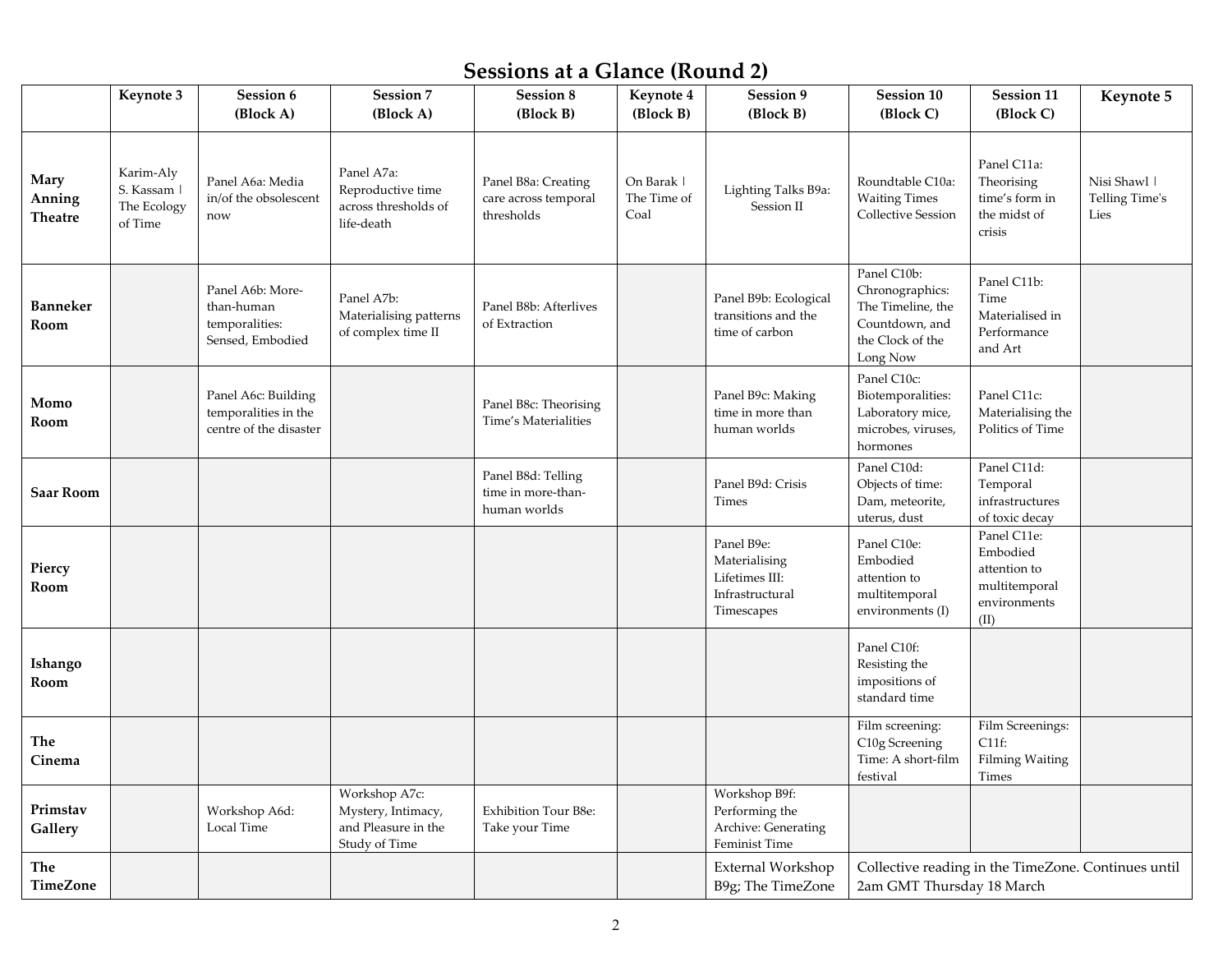### **Programme Outline**

# *Round 1*

## **Keynote 1 | Mary Anning Theatre (Monday 20.00-21.00 GMT)**

Karen Barad | Re-membering Time. For the Time Being. Chair: Thom van Dooren, University of Edinburgh Support: Erik Ljungberg, University of Oslo

## **Session 1 (Block A) (Monday 22.00-23.30 GMT)**

A1a Mary Anning Theatre | Envirotechnical assemblages and indigenous resistance Chair: Thom van Dooren, University of Sydney

Kirsty Howey | Chronotopes of contamination: the bracketing of time and space by legal jurisdiction Christina Dunbar-Hester | "Average, Annual"? Temporalizing Habitat Restoration in San Pedro Bay Sophie Chao | Time has Come to a Stop: Indigenous Temporalities of Resistance in the West Papuan Oil Palm Nexus Karly Burch, Moana Nepia, Nicholas Jones, Marama Muru-Lanning & Katharine Legun | Relationships matter: New methods of inclusion in co-designing agricultural robotic technologies

A1b Banneker Room | Care in the time of Covid

Chair: Lisa Baraitser, Birkbeck, University of London

Meg Grealy | Sleep in the time of COVID: temporal experiences in the face of uncertainty Tanya (Ann) Kennedy | For this Care Crisis and the Next? Discourses of Crisis and Care in Feminism and U.S. Culture

María-Alejandra Energici | Temporalities of care: practices in the Chilean households in the COVID-19 pandemic

Paul Huebener | Sleeping Through COVID-19: The Cultural Politics of a Mazda Ad

A1c Momo Room | Materialising patterns of complex time (I) Chair: Hugo Reinert, University of Oslo

David Carruthers | The Neo Eocene: More Anthropocenic Temporalities and Metafictional Chronotopes in Ruth Ozeki's *A Tale for the Time Being* Kate Judith | Tidal time and the mud archive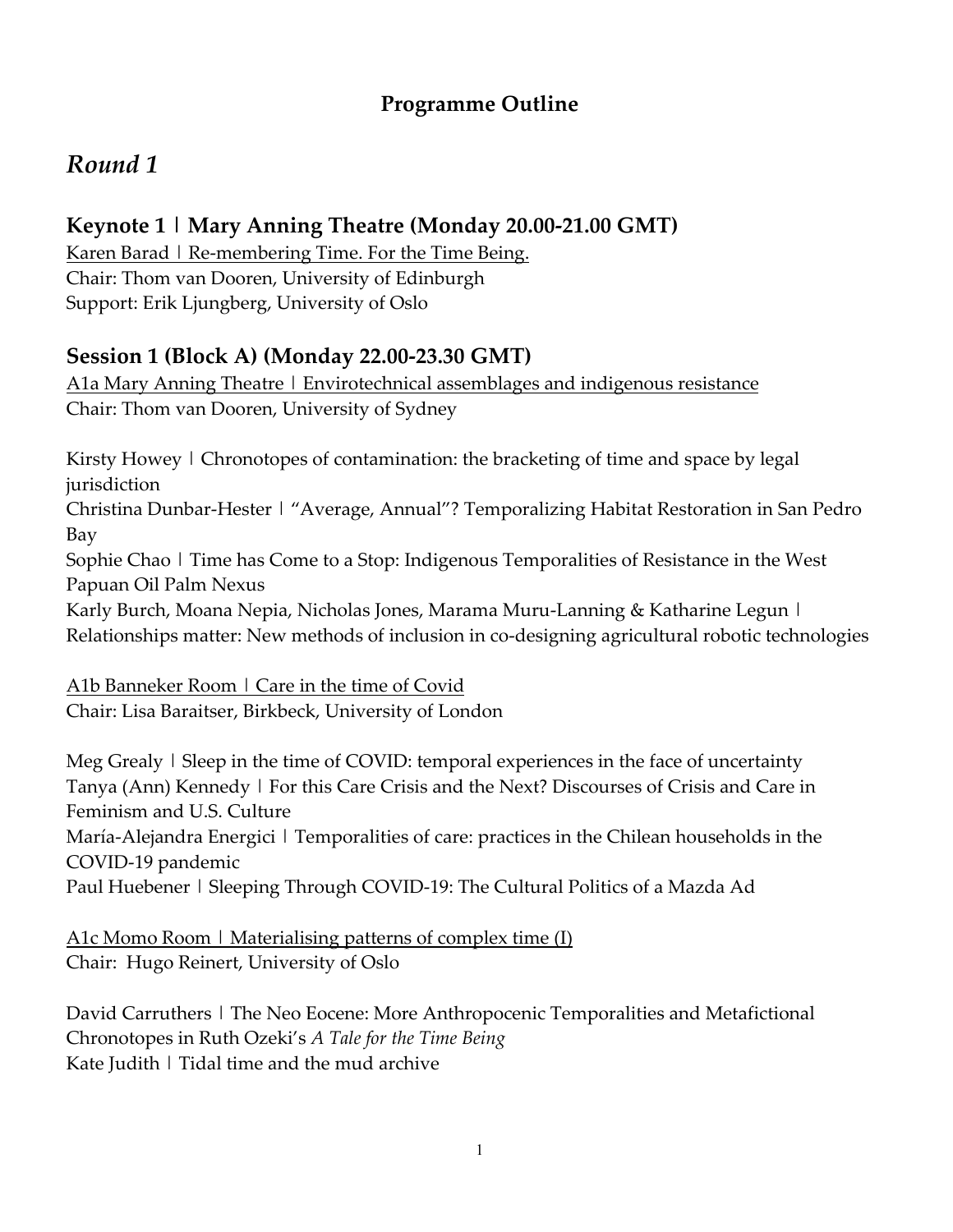Shae Brown | It's time!: Transforming education through a patterns-based approach to the teaching and learning of complex time.

A1d Saar Room | Artefacts of the Deep Present Chair: Anthony Uhlmann, University of Western Sydney

Anthony Uhlmann | Beckett, Spinoza, and the *sub specie aeternitatis* vision Jason Tuckwell | Do Non-Human Agents Have a Cosmo-technics? James Gourley | The Atomic Present: Literary Culture's Role in Nuclear Waste Storage in Australia Kate Fagan | Respondent

A1e Primstav Gallery | *Gallery Launch* with Rupert Griffith: Time Visualiser Chair: Michael Flexer, University of Exeter

### **Session 2 (Block A) (Tuesday 00.00-01.30 GMT)**

A2a Mary Anning Theatre | Weaving Patterns of Time Chair: Magda Schmukalla, Birkbeck, University of London

Emily Simon | Patterns of Temporality: Iridescent Materialisms and the Decorative Poetics of Change

Anna Madeleine Raupach | Unequal Hours: entangling temporalities in kinetic artwork Jessica Priemus | Materialising weaving: embedding traces of time in woven cloth Jordana Infeld | Weaving as temporal resistance: slowness, rhythm and the possibility of 'going back'

A2b Banneker Room | Theorising time's material movements, scales and speeds Chair: Thom van Dooren, University of Sydney

Philipp Bohlen | All at Once – The (Schellingian) Conception of Inner Time Nanda Jarosz | The Environmental Sublime: Geological Time Cristián Simonetti | Viscosity in matter, life and sociality Francesco Carpanini | The ecological impact of acceleration: The threshold of modernity from spatial abstraction to temporal contraction

A:2c Momo Room | Building communities across time Chair: Jaya Keaney, Deakin University

Robert Geroux | The (Half) Life of Radioactive Waste and the Posthuman Problem of its Disposal: Sebeok's Pandora's Box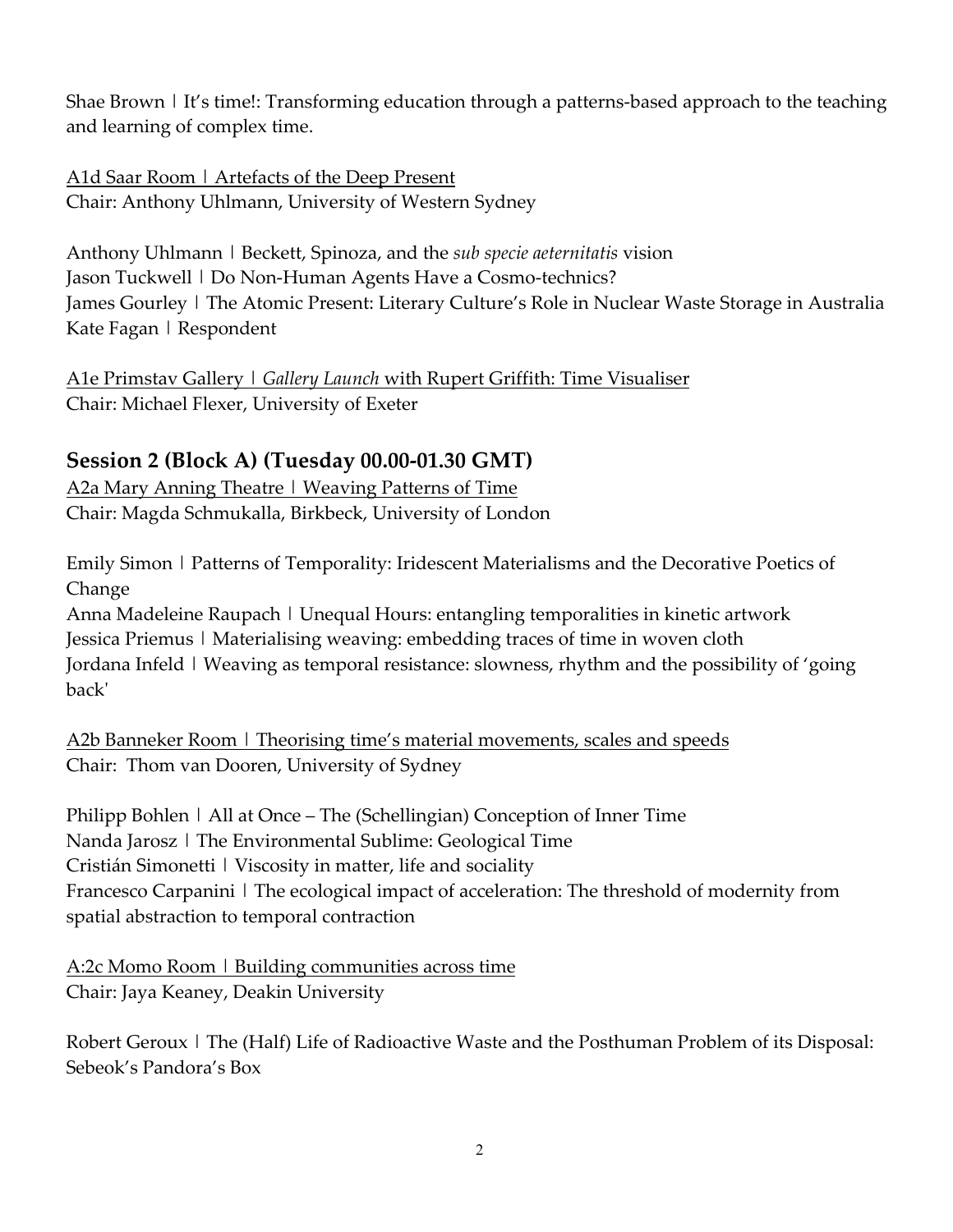Laura Roberts | Figuring Feminist Futures: thinking through racialised time and queer temporalities Veridiana Domingos Cordeiro | Mnemonic Artifacts: materiality and remembering processes over time Robin Harper | Naturalization as a temporal experience

#### **Keynote 2 | Mary Anning Theatre (Tuesday 07.30-8.30 GMT)**

Rahul Rao | Out of Time: The Queer Politics of Postcoloniality Chair: Lisa Baraitser, Birkbeck, University of London Support: Ingrid Elskild, University of Oslo

#### **Session 3 (Block B) (Tuesday 9.00-10.30 GMT)**

B3a Mary Anning Theatre | Materialising Lifetimes I: Bio-chronologies in Bodies, Models, and Pathogens Chair: Laura Salisbury, University of Exeter

Anne Kveim Lie | The Lifetimes of Resistant Pathogens Rachel Douglas-Jones | Nanotechnologies for Stopping Time: Stone Decay and Chemical Intervention Kristin D. Hussey | ZT: Timescapes of chronobiology Emil Flatø | Time Is Our Most Precious Resource: The Historical Temporalities of Modeled Environmental Futures

B3b Banneker Room | Engineering colonial time Chair: Leonoor Zuiderveen Borgesius, University of Oslo

Nancy Cushing | Antipodean Time Balls: Time materialised in two colonial cities Myriam Amri | The Time of Coins: Temporalities of Money and Power in the French Colonies Samuel Grinsell | Rewriting River Time on the Nile and the Thames Ariel Handel | Nationalism, indigeneity and the temporality of settler-colonialism: 'indigenous grapes' as time-capsules

B3c Momo Room | Queering lifetimes Chair: Annette v/d Zaag, Birkbeck, University of London

Heloise Thomas | The Horizon of Queer Utopias

James Cummings | Matters of time in the lives (and deaths) of gay men in Hainan Brigitte Bechtold | Embracing the failed resume: A woman's academic career in nonlinear time Ketil Slagstad | The Transvestite and the Transsexual: The Temporalities of Normalisation and Pathologisation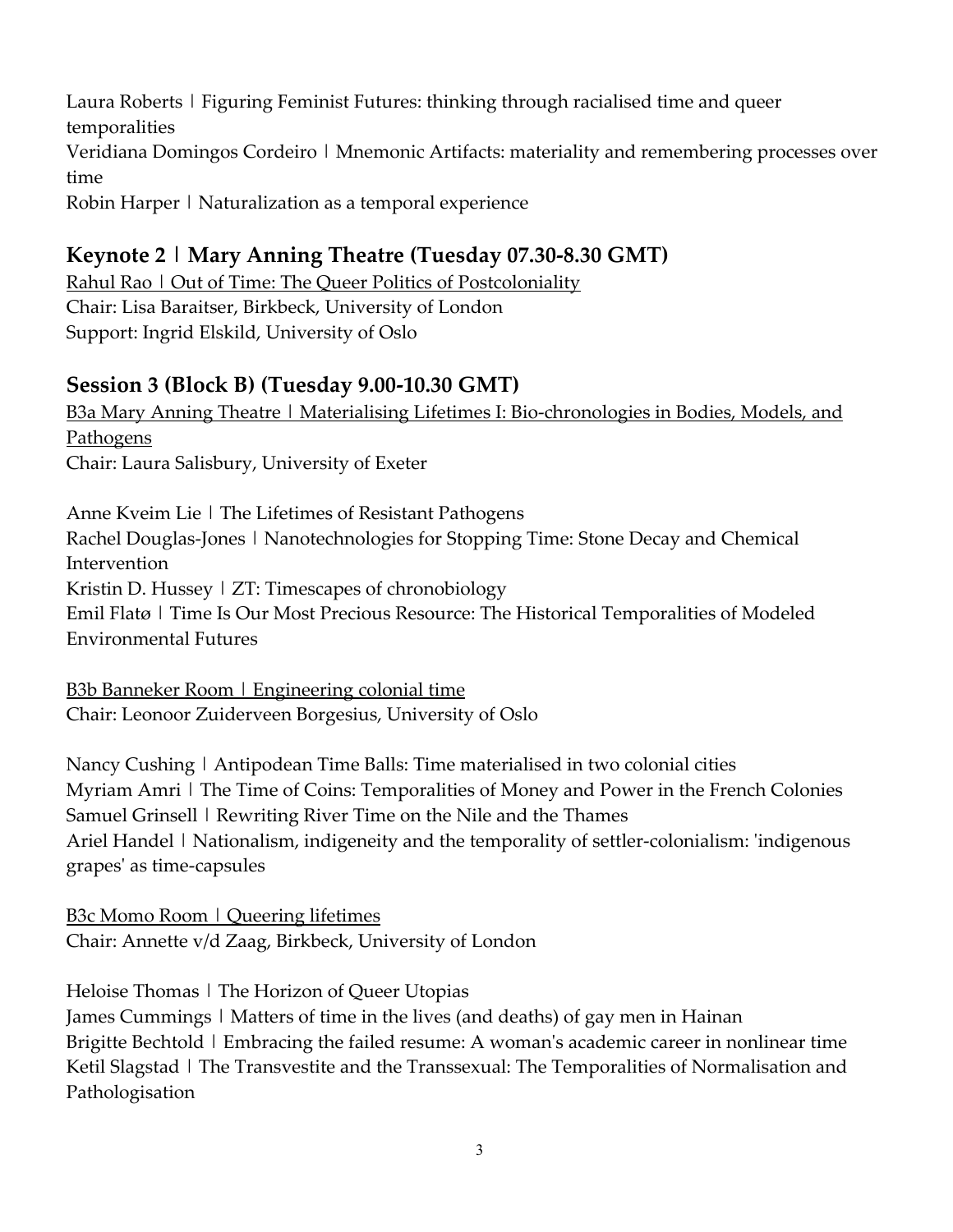B3d Saar Room | Troubling sites of temporal privilege Chair: Natascha Mueller-Hirth, Robert Gordon University

Alice Butler-Warke | Time and place: thinking about the temporality of stigma Anna Stielau | Photographs, Bodies, Verbs: The Politics of Tense in Post-Apartheid South Africa Michele Lobo, Kaya Barry & Michelle Duffy | The stuff we send and receive: Troubling temporalities and im/mobilities Jen Walklate | Museums and Radical Time

B:3e Primstav Gallery | Workshop: Tinkering with Timelines - An interactive workshop Lead: Anna Feigenbaum, Bournemouth University

#### **Session 4 (Block C) (Tuesday 14.00-15.30 GMT)**

C:4a Mary Anning Theatre | Materialising Lifetimes II: 18th-century Presents Chair: Helge Jordheim, University of Oslo Support: Rob Booth, University of Birmingham

Erik Ljungberg | Gilbert White and the Naturalist's Journal Making Phenological Times in 18thcentury England

Brita Brenna | Fast forwards to the great conflageration. Reading Erich Pontoppidan's *The Novelty of the World* (1757)

Sine Halkjelsvik Bjordal | The life-times and mind-times of natural history: The life-times and mind-times of natural history

C:4b Banneker Room | Roundtable: A Day at a Time: The temporalities of the pandemic Chair: Dawn Lyon, University of Kent

C:4c Momo Room | Nonlinear fictive times: strategies, ethics, possibilities Chair: Karl Manis, University of Toronto

Sonia Front | From Human Time to Geological Aeons - the Aggregate Identity of Audrey Parker on Haven

Michael Goddard | 'Dark', Cybernetic Temporal Loops and the War Against Time, Fatalism and God

Garry McLaughlin | Thickening the Gutters: Temporal Materialisation in Queer Comics Production Filippo Menozzi | Non-Synchronism: The Literary Politics of Time

C:4d Saar Room | Unsettling time in colonised places Chair: Heloise Thomas, Bordeaux Montaigne University Support: Samuel Grinsell, University of Antwerp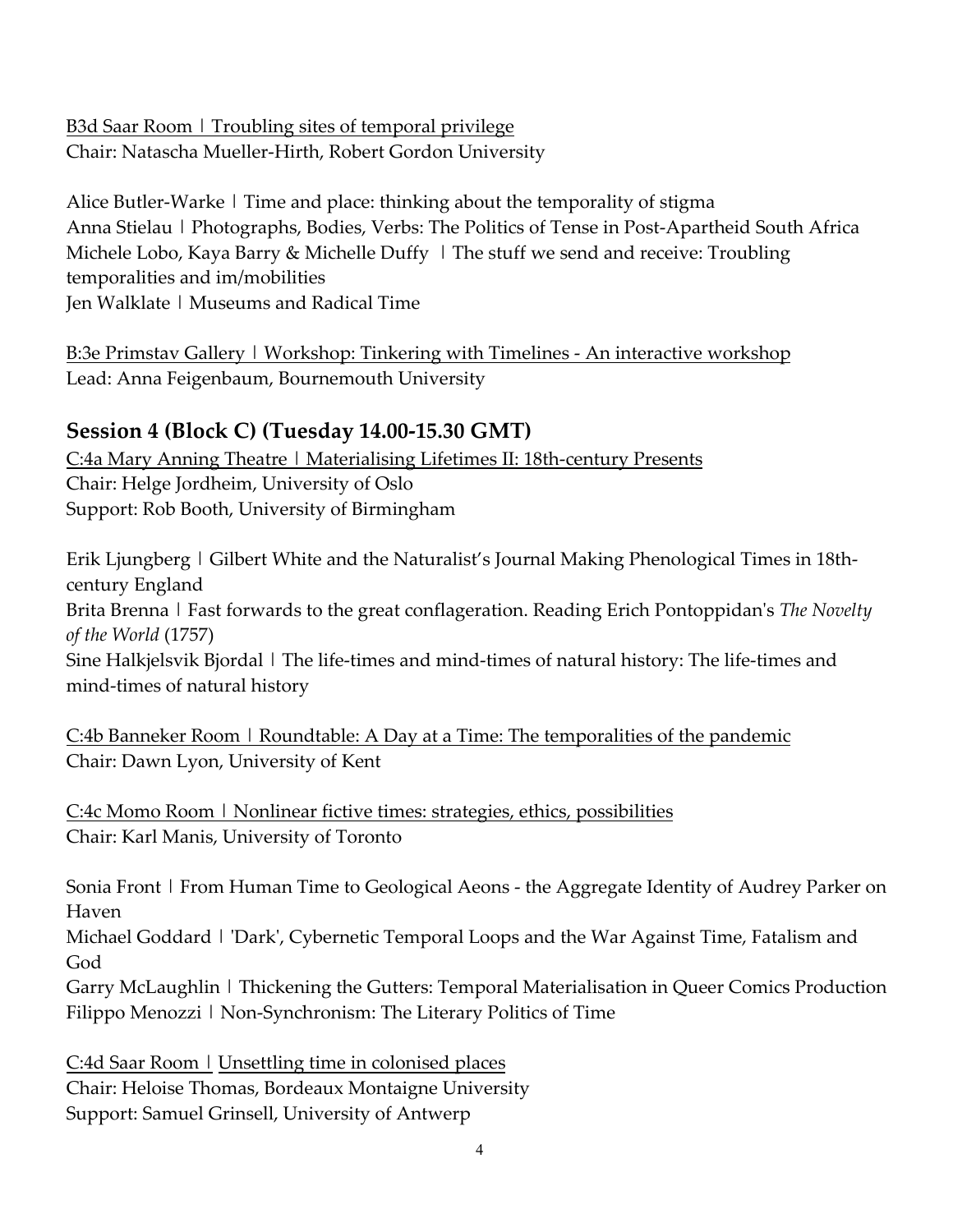Robert Hume | Colonised time: temporality and (non-)synchronicity in the Ainu context Tone Huse | Active past: Sensitizing studies of the present to the doings of the past Jill Stauffer | Temporal Privilege: lapse, truth, and possibilities for decolonial thinking. Sydney Sheedy | Queer temporality, settler sexuality, and the occult

<u>C:4e Piercy Room | Belonging out of place, out of time</u> Chair: Natascha Mueller-Hirth, Robert Gordon University

Anne McNevin | Mobility in Time: Contagion as Collective Reinvention Edda Starck | Wilder Times: Multispecies Temporalities in Scottish Rewilding Projects Nishat Awan | Orientation in an horizonless worlds – thinking through the chronopolitics of migration Blake Ewing |The Temporal Politics of (The) Left Behind

C4f The Cinema | Film & Talk Rasheedah Phillips | Like Clockwork: Material Cultures of Time within Black Communities Chair: Ariane Koek, Independent Curator & Producer, Founder of Arts at CERN

C4g Primstav Gallery | Workshop: Robert Woodford | Exploring the Deep Time Walk Lead: Robert Woodford

#### **Session 5 (Block C) (Tuesday 16.00-17.30 GMT)**

 $C$ 5a Mary Anning Theatre | Lightning Talk Session (I) Chair: Matt Howard, University of Westminster

Ryan Bowler | Who owns the rhythm?

Trang Dang | A Rumination on Past, Present, and Future

Natassia Brenman | Life-time: Figuring the person-in-time in Alzheimer's disease research and innovation

Harriet von Froreich | Moss Urgency. How to relate to non-human temporalities? Susanne Bauer | Legacy Files. Datafication and Time in Environmental Health Regulation Diane Turnshek | Alteration in the Experience of Dark Nights Due to Artificial Light

C5b Banneker Room | Time in suspension Chair: Clare Holdsworth, Keele University

Victoria J E Jones | Feeling and Writing in Suspension: Waiting in COVID-19 Shopping Queues Pankhuri Agarwal | The multi-temporalities of waiting: Legal and everyday life of internal migrants in India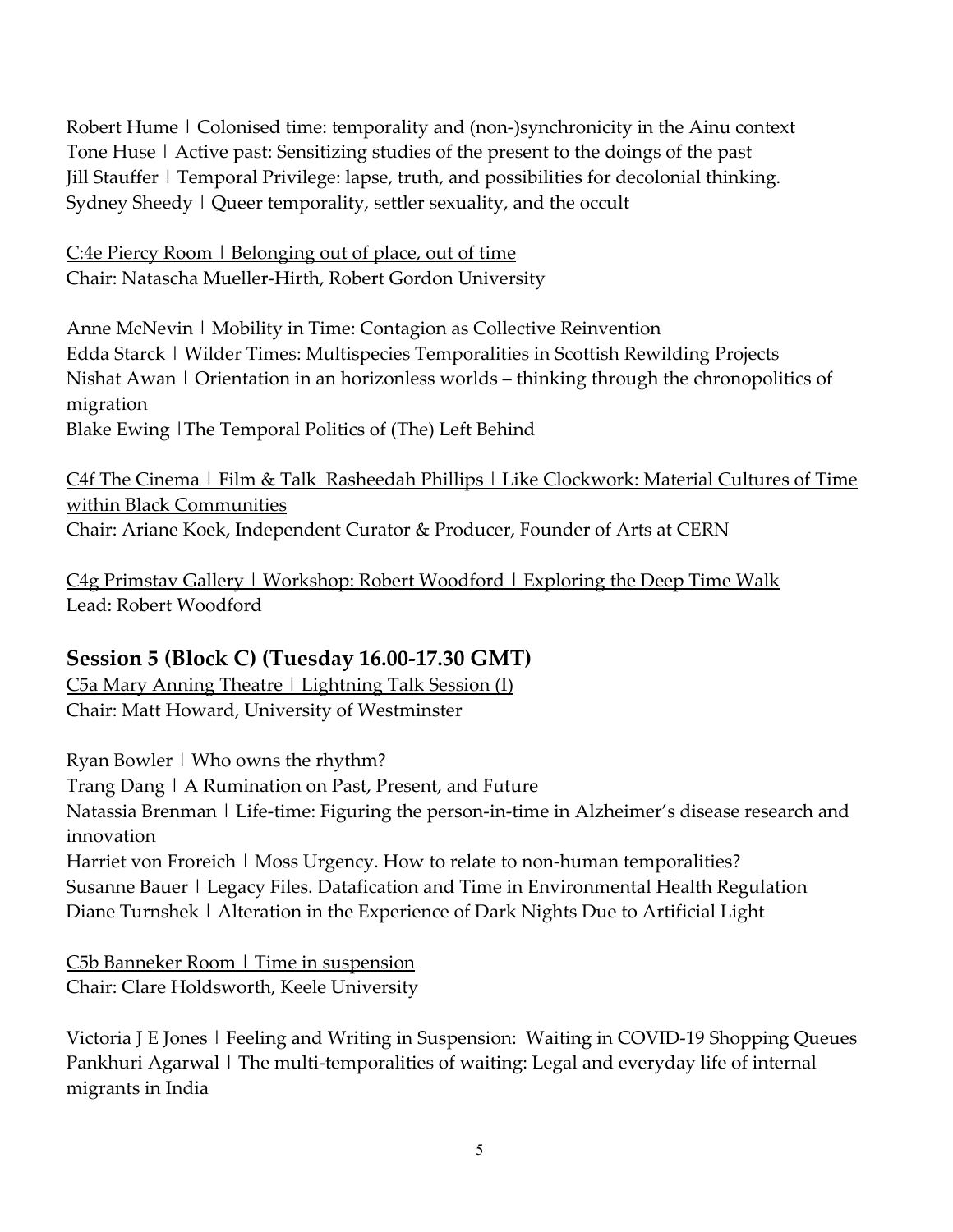Andreas Folkers | Stockpiling. The material politics of anticipation Nicholas Anderman | Logistical boredom: towards a theory of differential temporality

C5c Momo Room | Playing with temporal embodiments across media and the digital Chair: Beckie Coleman, Goldsmiths

Conor McKeown | Intra-Play as Political Materialisations of Memory Ben Pitcher | Prehistory, race, and the survival of the human species Andreas Schellewald | Wasting Time? On the temporal rhythms of TikTok Tim Markham | Digital literacy as critical corporeal agility

C5d Saar Room | Disrupting the temporal dynamics of capitalism: pandemics, pedagogies, and economies Chair: Alice Butler-Warke, Robert Gorden University

Arianna Introna | Crip Pandemic Time: Dismodernist Challenges to Capitalist Presents and Futures Veronika Cibulkova | Timing students on the road to capitalism: The case of Success Academy employing a sequence-dependent temporal configuration to 'close the achievement gap Vijay Kolinjivadi | On the temporalities of socionature and the Time of economic production

C5e Piercy Room | Temporalities of the Lithosphere and Cryosphere Chair: Erika Szymanski, Colorado State University

Zeynep Oguz | Temporalities of Expiration, Expansion, and Excess in Turkey's Oilfields Amanda Boetzkes | The Retroaction of Glacier Melt Laura Pannekoek | Geosocial Futures and Lithospheric Temporalities Beyond Geology Jeff Diamanti | Hydrological Transition in Greenland and the New Concerns of Ice

C5f Ishango Room | Book Talk: Writing Deep Time Chair: David Farrier, University of Edinburgh

C5g Primstav Gallery | Sound Artwork Ally Bisshop | Possible vehicles for time travel Lead: Ally Bisshop, Independent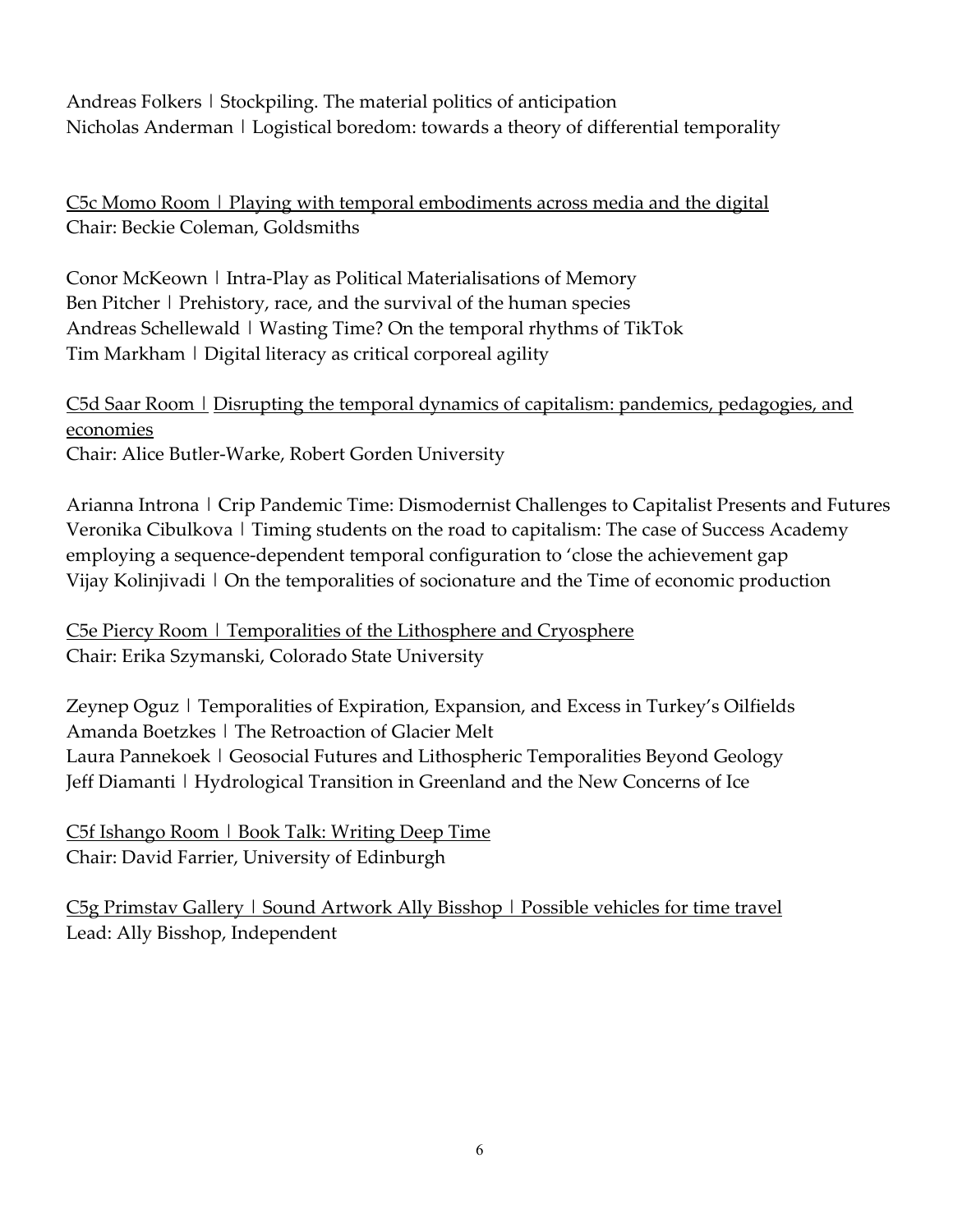# *Round 2*

## **Keynote 3 Mary Anning Theatre (Tuesday 20.00-21.00 GMT)**

Karim-Aly S. Kassam | The Ecology of Time: Anthropogenic Climate Change and the Role of Ecological Calendars Chair: Michelle Bastian, University of Edinburgh Support: Erik Ljungberg, University of Oslo

## **Session 6 (Block A) (Tuesday 22.00-23.30 GMT)**

A6a Mary Anning Theatre| Media in/of the obsolescent now Chair: Michael Goddard, Westminster School of Arts

Marina Costin Fuser | A Critical Use of Time and Space Karl Manis | Media in the Balance: Contemporaneity and the Materiality of Fictional Time Olga Ast | Are We There Yet? Measuring the Distance from Now to the Future Sy Taffel | From Microseconds to Millennia: AirPods, Planned Obsolescence and Technofossils

A6b Banneker Room| More-than-human temporalities: Sensed, Embodied Chair: Kate Judith, University of Southern Queensland

Myriam Durocher | Temporalities Materialized, Tested, Inflected: Which/Whose Temporalities Count in Food Related Health Risk Management Practices? Franziska Strack | Sounds Like Time: Affect, Materiality, and Bodies in Motion Ruth Barcan & Jay Johnston | Heat and Honeyeaters: Birdwatching, Bodies and "Thick Time" Jianni Tien | Embodied Encounters with Material Time: Scuba Diving as Method in the Feminist Environmental Humanities

A6c Momo Room | Building temporalities in the centre of the disaster Chair: Laura Choksey, University of Exeter Support: Marika Grasso, Sheffield Hallam University

Peter Ekman | "This Fluid Situation": Sequencing the Cybernetic Highway at Ciudad Guayana, Venezuela, 1961–1966

Karen Nairn & Joanna Kidman | Living in and out of time: Youth-led activism in Aotearoa New Zealand

Jess Linz & Pratichi Chatterjee | Orchestrating housing: challenges in the legal and everyday timelines of life in the city

Scott Schwartz | An Invasion From The Future: Condos & Dystopia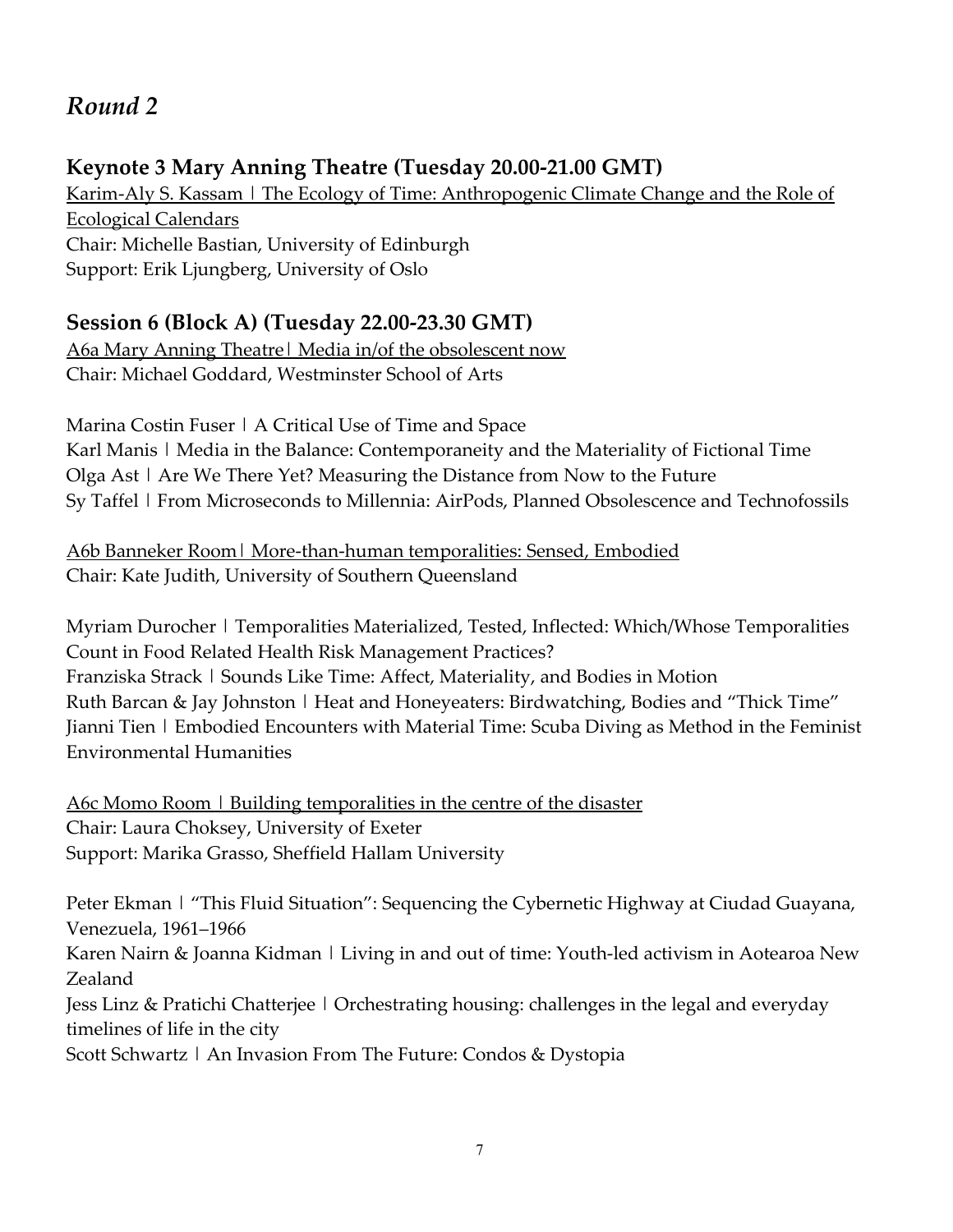A6d Primstav Gallery | Workshop: Becky Vartabedian | Local Time Lead: Becky Vartabedian, Regis University

#### **Session 7 (Block A) (Wednesday 00.00-01.30 GMT)**

A7a Mary Anning Theatre | Reproductive time across thresholds of life-death Chair: Anna-Katharina Laboissière, Ecole Normale Supérieure and Curtin University

Danika Jorgensen-Skakum | Compost Time: Death, Life and Becoming in the Anthropocene Yvette Granata | Emmenegog: DIY Abortion of the Ancient Digital Present Jaya Keaney | Time circles, developmental origins and epigenetics in Indigenous Australia Risa Cromer | Matter of Time: Thermal Politics of Christian Embryo Saving

A7b Banneker Room | Materialising patterns of complex time II Chair: Alexis Rider, University of Pennsylvania

Paul Harris | Stones on Stools: Temporal Repositories

Melissa Charenko | Perceptions of Climate and Time in the Natural Archives Alex Claman | Durable Forms, Enduring Pasts: Landscapes, Polychronicity, and Morphic History Johanna Drucker, Peter Polack & Pietro Santachiara | Heterochronologies: a platform for correlation and research in temporal graphics

A7c Primstav Gallery | Workshop: Mystery, Intimacy, and Pleasure in the Study of Time Lead: Nadia Chaney

### **Session 8 (Block B) (Wednesday 07.00-8.30 GMT)**

B8a Mary Anning Theatre | Creating care across temporal thresholds Chair: Ketil Slagstad, University of Oslo

Valerie Wright & Melanie Lovatt | 'I have now divorced myself so completely from time': Mass Observation respondents and the transition to retirement

Tamsin Fisher | Crafting time to practice self-care

Natashe Lemos Dekker | Anticipation and Expectation at the End of Life: Materializing time in Palliative Care

Anna-Katharina Laboissière | "The feel of alreadyness": cyclical relations and interpersonal responsibility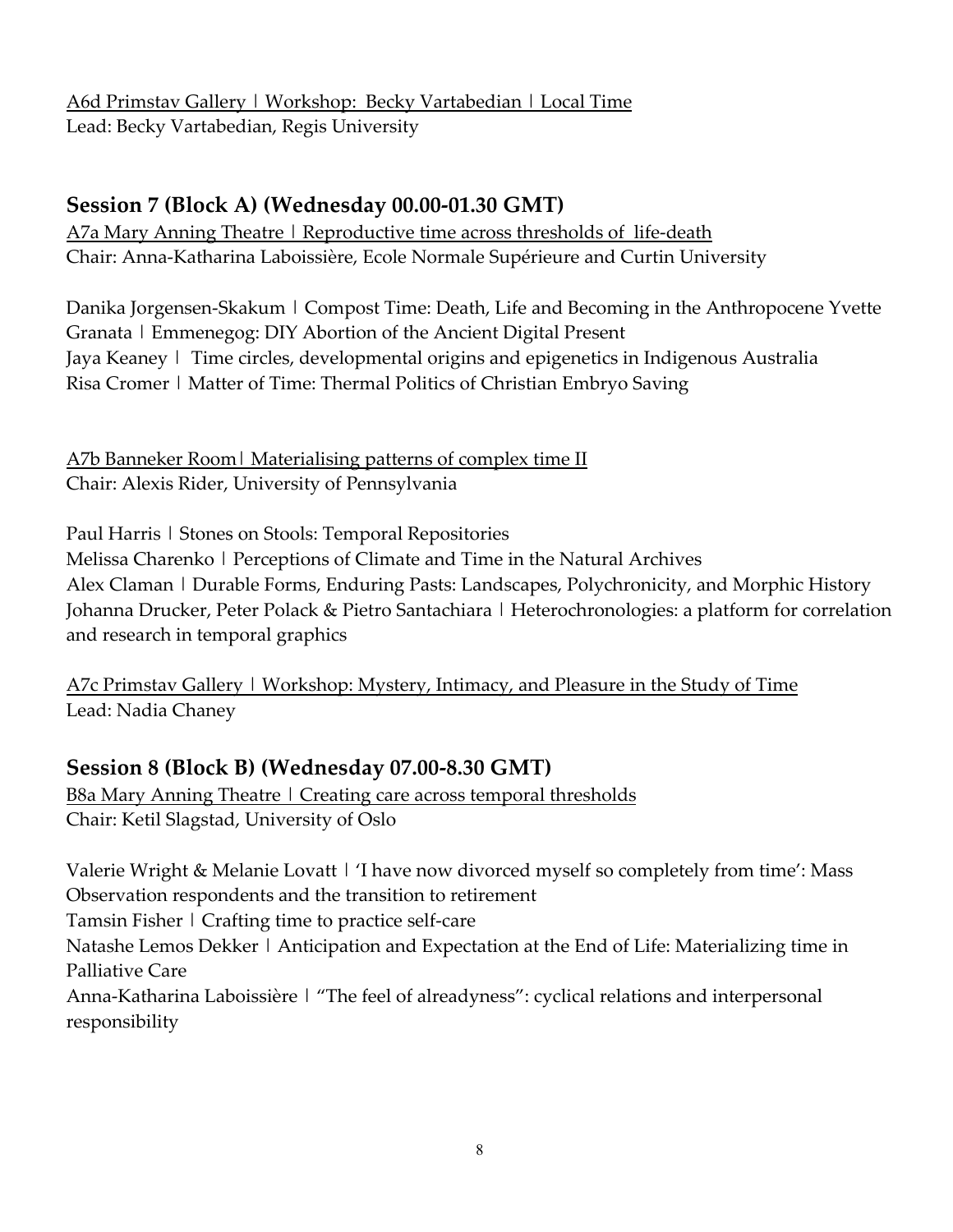# **B8b Banneker Room | Afterlives of Extraction**

Chair: Bregje van Veelen, Uppsala University

Catherine Windey | Entangled (after)lives: spatialtemporalities of human-plant encounters in the Congolese rainforest

Jara Rocha, Helen Pritchard & Femke Snelting | Figurations of timely extraction

Christina Fredengren & Cecilia Åsberg | Checking in with Deep Time - Inheriting materializing futures

Chantelle Mitchell & Jaxon Waterhouse  $\vert$  Slow, Continual Violence: the asbestos histories and futures of Wittenoom

B8c Momo Room | Theorising Time's Materialities Chair: Nanda Jarosz, University of Sydney

Jürgen Portschy | Materialities of Times in Contemporary Critical Time Studies. A Metatheoretical Perspective

Hizky Shoham | The Repressive Hypothesis of Acceleration: "Modernity" qua "Tradition" Roland Fletcher | Materialities of Time and Transitions in Settlement Growth Mirko Palestrino | Timing Concepts: Embodied Time(s) and Concept Analysis

B8d Saar Room | Telling time in more-than-human worlds Chair: Michelle Duffy, Newcastle University Support: Kate Judith, University of Southern Queensland

Erik Isberg | Planetary Synchronization: Reconciling Multiple Temporalities in Early Earth System Science 1975-1986

Khatijah (Kat) Rahmat | Elephant Time: Multi-Temporality as Attunement With More-than-human **Others** 

Cameron Allan McKean | The negative substances of coral time

Rupert Griffiths | Towards a temporal commons: Shared time in a more-than-human world

B8e: Primstav Gallery | Exhibition Tour: Take your TIME Lead: Solveig Lønmo, Nordenfjeldske Kunstindustrimuseum, Museene i Sør-Trøndelag, Norway

### **Keynote 4 Mary Anning Theatre (Wednesday 08.45-9.45 GMT)**

On Barak | The Time of Coal Chair: Helge Jordheim, University of Oslo Support: Ingrid Elskild, University of Oslo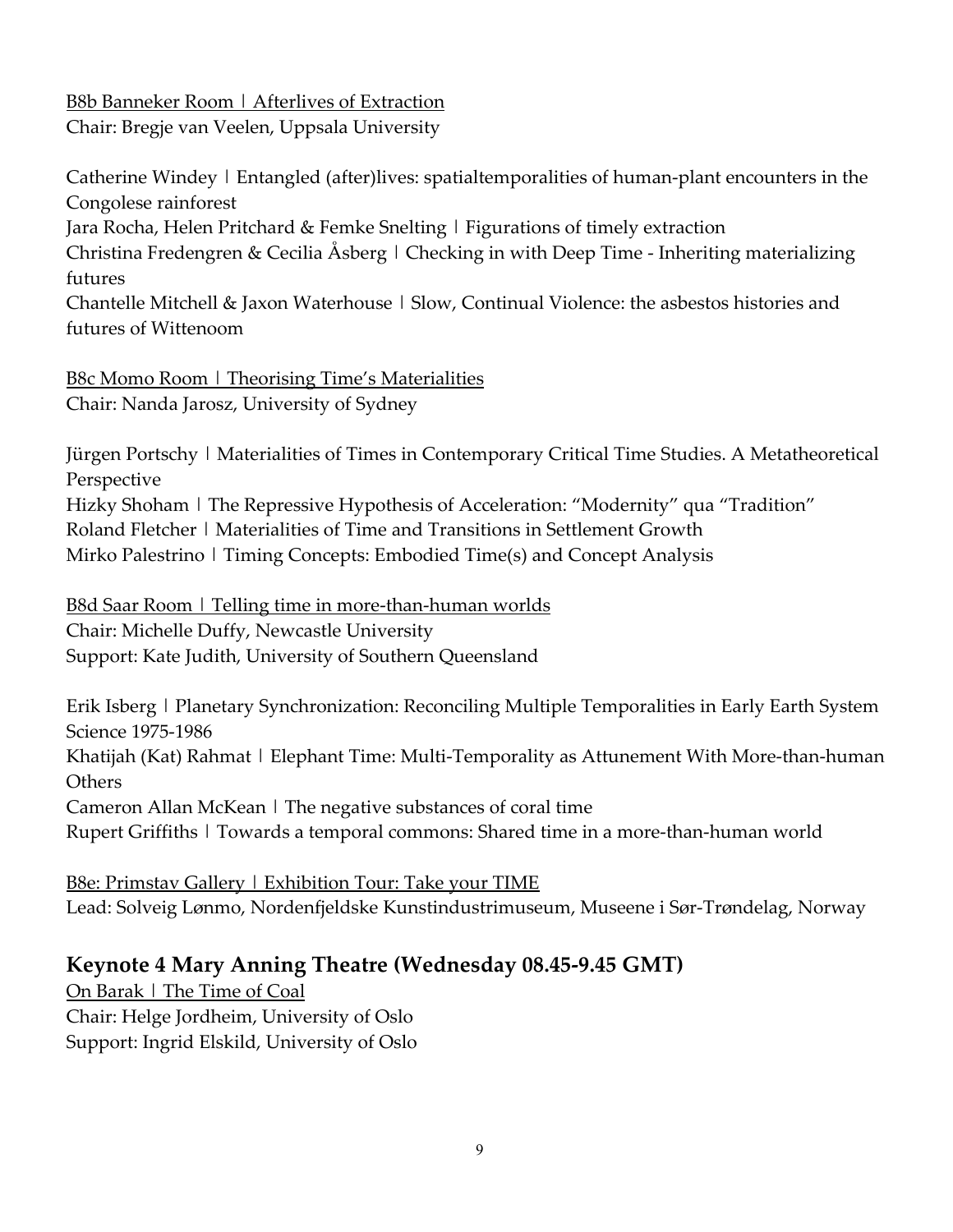# **Session 9 (Block B) (Wednesday 10.00-11.30 GMT)**

B:9a Mary Anning Theatre | Lightning talks Session (II) Chair: Stephanie Davies, Birkbeck, University of London

Chiara Pellegrini | Haunted Homes: Ghostly Co-embodiments and Trans Inhabitation Adam Whybray | The Tyranny of Clocks in the Films of Jiří Barta Rebecca Struthers | High Speed / Slow Making Chloe Turner | T4T 4 the Future Benjamin Gearey & Rosie Everett | The Taphonomy of Time Laura op de Beke | Temporally Dissecting a Videogame

B9b Banneker Room | Ecological transitions and the time of carbon Chair: Catherine Windey, University of Antwerp

Bregje van Veelen & Magdalena Kuchler | Disassembly and the heterotemporalities of low-carbon transitions Julia Nordblad | Materializing time in ecological economics, 1965–1995 Ingmar Lippert | Temporal Configurations of Carbon Emissions Michael Greenhough | Seasonality, rhythms and practices: the multiple temporalities of energy demand

B9c Momo Room | Making time in more than human worlds Chair: Anna Madeleine Raupach, Australian National University

Julianna Faludi| Culinary systems of conflicting temporalities Clare Holdsworth | Bedding into bags: The temporal and material assemblages of upcycling Matthew Beach | Domestic Jellyballing: Rendering Marine Self-Portraits Jenny Nex | Musical Instruments in Time

B9d Saar Room | Crisis Times Chair: Alp Eren Topal, University of Oslo

Fadia Dakka | Finding the Emerging Rhythms of the Hyperconnected yet Disembodied University: Novel Configurations of Space, Time and Affect Ian Tucker & Anna Lavis | Temporalities of Mental Distress: Digital Immediacy and the Meaning of 'Crisis' in Online Support Kasia Mika | Towards possible futures: pedagogy of (time) scales in times of crisis Markus Lundström | Timescapes of the Corona Crisis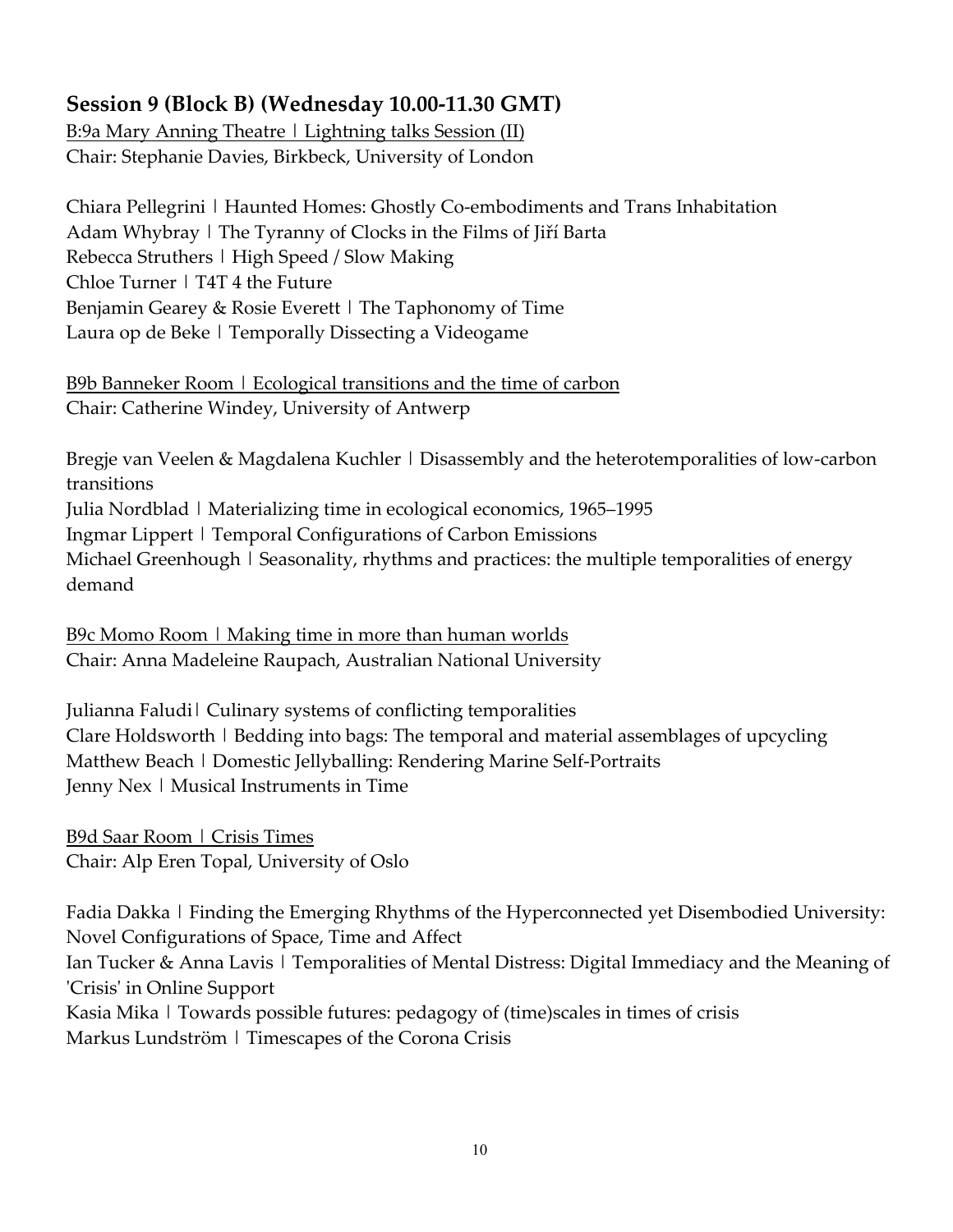B9e Piercy Room | Materialising Lifetimes III: Infrastructural Timescapes Chair: Samuel Grinsell, University of Antwerp

Filip Vostal | Temporalities of 3D Molecular Cinema: Capturing Proteins in Motion Leonoor Zuiderveen Borgesius | The role of emptiness and infrastructure in the construction of modernity in the Netherlands and colonial Suriname, 1880-1920 Hugo Reinert | The Stone that Ran to Paris Helge Jordheim | What is the Meaning of Traffic Jams?

B9f Primstav Gallery | Workshop: Performing the Archive: Generating Feminist Time Lead: Niamh Moore, University of Edinburgh

B9g The TimeZone | External Workshop: What's When and Other Timely Explorations Lead: Nadia Chaney

#### **Session 10 (Block C) (Wednesday 14.00-15.30 GMT)**

C10a Mary Anning Theatre | Waiting Times Collective Session Lead: Lisa Baraitser, Birkbeck University Support: Jess Linz, University of Kentucky

C10b Banneker Room | Chronographics: The Timeline, the Countdown, and the Clock of the Long Now

Chair: Helge Jordheim, University of Oslo Support: Karl Manis, University of Toronto

Daniel Rosenberg | Time's Measure: The Timeline Alexis McCrossen | Time's End or Time's Beginning?: The Countdown Michelle Bastian | The Trouble with Clocks: a critical look at efforts to redesign clock-time Nick Yablon | Critique and Comments on Panel's Papers

C10c Momo Room | Biotemporalities: Laboratory mice, microbes, viruses, hormones Chair: Hugo Reinert, University of Oslo Support: Rob Booth, University of Birmingham

Emma Roe & Sara Peres | What happens at Christmas? Temporalities and ethical concerns in the breeding of laboratory mice

Erika Szymanski | Engineering evolution as microbial time management for bio-design Astrid Schrader | Viral Timescapes in the Anthropocene

Kit Chokly | Natural Bodies, Natural Environments? Questioning Nature Through Hormonal Mediation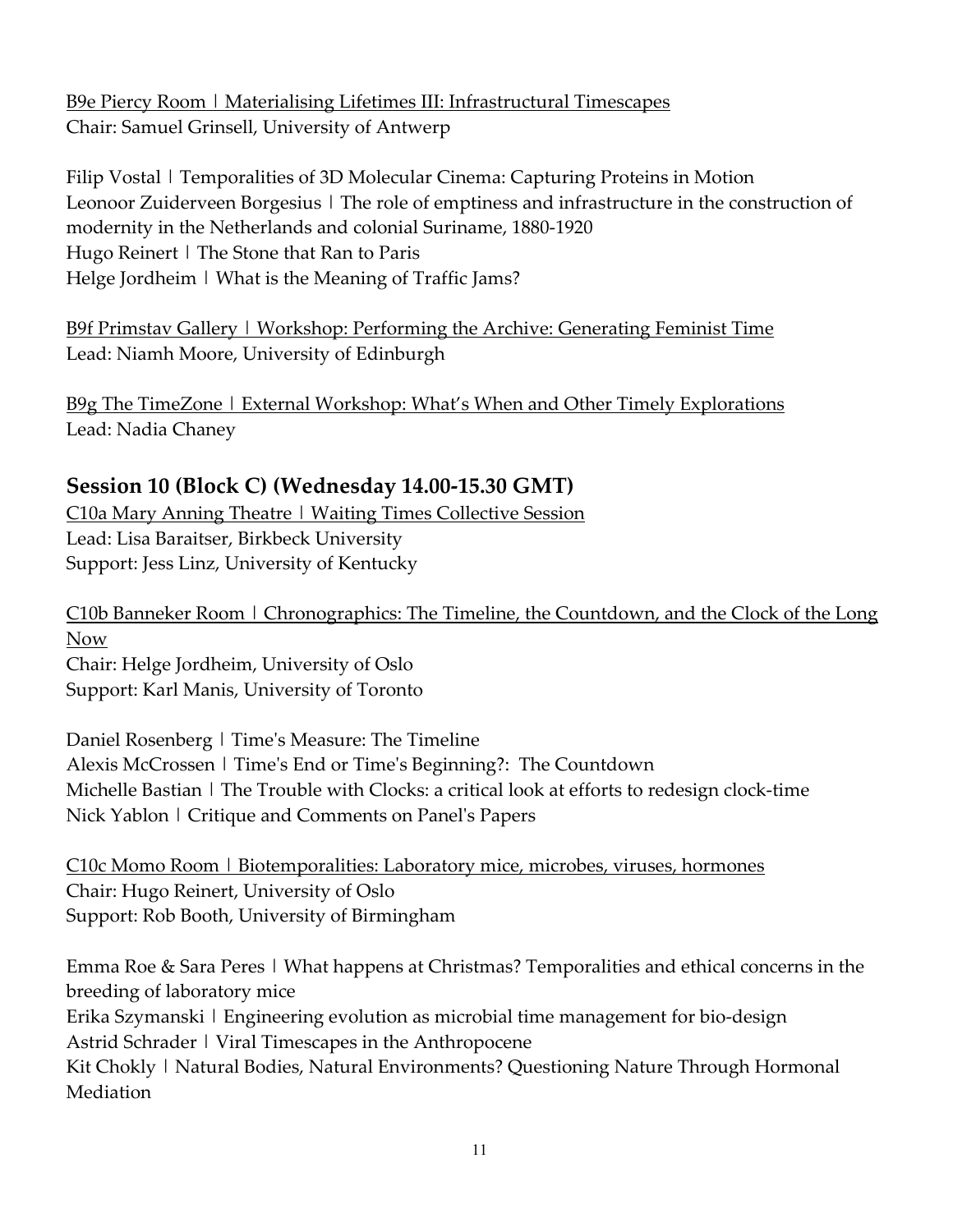C10d Saar Room | Objects of time: Dam, meteorite, uterus, dust Chair: Emil Henrik Flatø, University of Oslo

Kieran Murphy | Time and the Hydroelectric Dam Limor Meoded Danon | The Temporal Uterus: The time Perspectives of Uterus Transplant Alexis Rider| Glitch Geology: Ice Sheets and the Unconformities of Deep Time Anna Barbara | Dust of time. Experiencing TIME through the SENSE of Smell

C10e Piercy Room  $\mid$  Embodied attention to multitemporal environments (I) Chair: So Mayer, Independent Scholar

Nicolas Loodts | Fuzzy seasonality – Producing vegetables in climate change times Rowan Bayliss Hawitt | Wake Up Calls: Exploring Multiple Temporalities and Material Consequences through Recorded Birdsong Sandro Simon | Gleaning Time: Skill and Attention in Mollusc Lifeworlds

C:10f Ishango Room | Resisting the impositions of standard time Chair: Jordan Osserman, Birkbeck, University of London

Maurice Nagington | Slow Care and The Hospice Gaze Julie Mewes | Timing Sleep: Shift work, the Artic and finding the right time to sleep Sugata Nandi | Contested Times: Inglorious Career of Indian Standard Time, 1906-47 Anna Stenning | Narrating temporal becoming through the lens of autism

C10g The Cinema | Screening Time: A short-film festival Chair: Maximilian Lehner, Institute of Contemporary Arts and Media, KU Linz

Laura Denning | The Underside of Time Isabella Martin | Z-Time Emily DiCarlo | The Propagation of Uncertainty Stine Alling Jacobson | Title TBC

# **Session 11 (Block C) (Wednesday 16.00-17.30 GMT)**

C11a Mary Anning Theatre | Theorising time's form in the midst of crisis Chair: Ann Kennedy, University of Maine

Evelien Geerts & Josephine Hoegaerts | Cultivating an ethico-politics of the thick present: Trans/disciplinary musings on times of crisis Ann Light | The Slender Now Giulia Rignano | Temporal Matters: Rediscovering Articulations without Event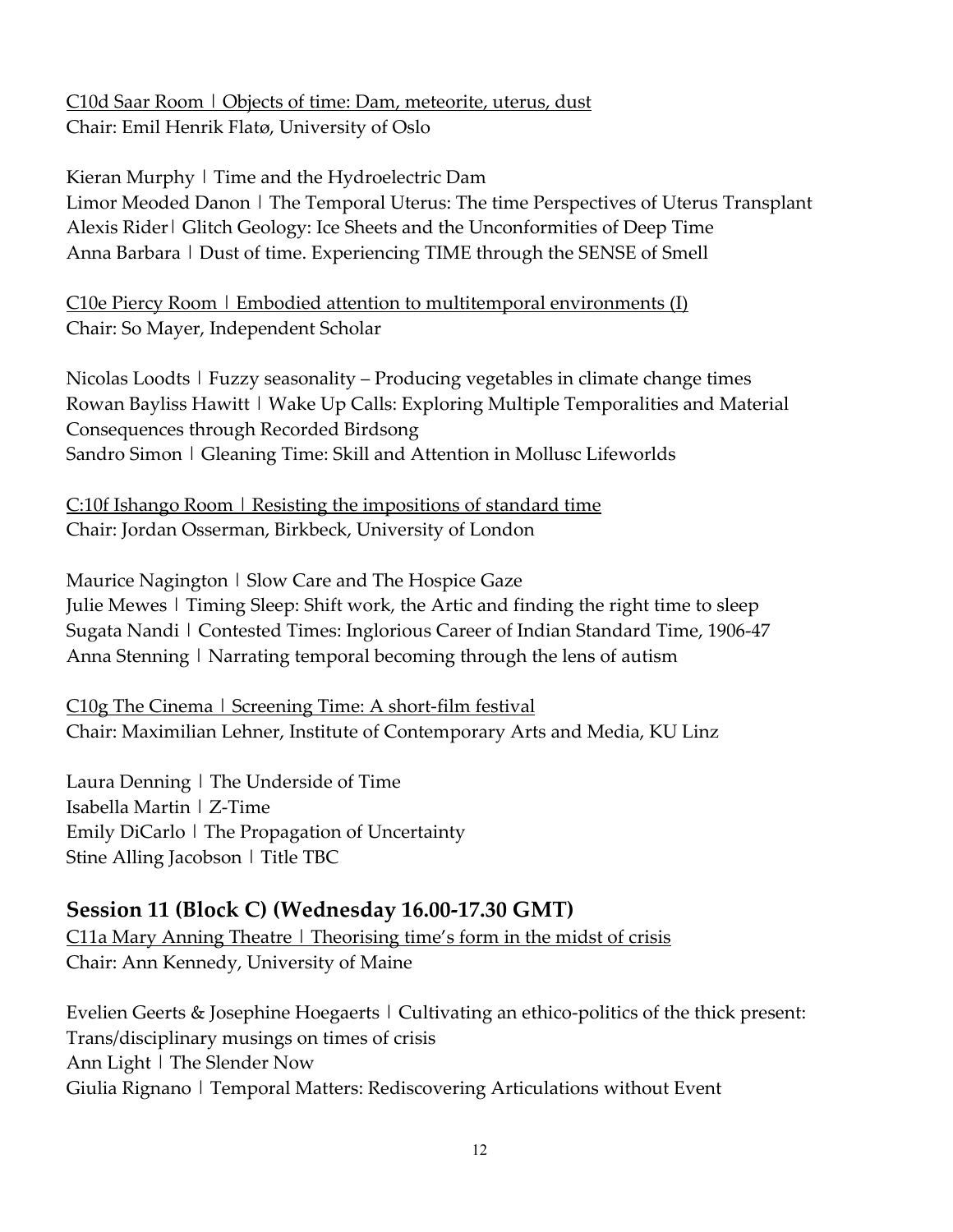Annette-Carina van der Zaag | Fleshy Times of Stigma

C11b Banneker Room | Time Materialised in Performance and Art Chair: Brita Brenna, University of Oslo

Carolyn Deby | Moving at the speed of stones Julia Schade | Diffracting Representation: Dramaturgies of response-ability Maximilian Lehner | Synchrony in Basel Abbas & Ruanne Abou-Rahme's "And yet my mask is powerful" Angélica Cabrera Torrecilla | Reconsidering transience: An ethical and aesthetic apology for the ephemeral from the Japanese case

C11c Momo Room | Materialising the Politics of Time Chair: Blake Ewing, University of Oxford

Natascha Mueller-Hirth | Temporalities of the climate change/conflict nexus and their implications for environmental peacebuilding

Alice Butler-Warke & Matthew Warke | Materiality and memory-making: the chronopolitics of stone use in memorials and monuments

Lara Choksey | Time and Impunity: JE SUIS CHARLIE and the time of un-punishment Gonzalo Iparraguirre | The value of the future. Materialities and temporalities from Latin America

<u>C11d Saar Room | Temporal infrastructures of toxic decay</u> Chair: Robin A. Harper, City University of New York

Leila Dawney | The Multiple Temporalities of Infrastructure: atomic cities and the memory of lost futures

Anna Storm & Tatiana Kasperski | Eternal care: Nuclear waste as toxic matter and future fantasy Lucilla Barchetta & Mathilda Rosengren | Conflicting multibeings temporalities of material decay Sadie E. Hale | The body stratigraphic: Greenland sharks and a deep time journey

C11e Piercy Room | Embodied attention to multitemporal environments (II) Chair: Joan Haran, Cardiff University

Martina Saric | The Philosophy of the Senses: The Entanglement with the Geological and Mythological Time

Jeremy Kidwell | Fusing new horizons? Towards an affective multispecies temporality Jason Young | Nascent Becoming(s): Imagination, Progress and the Structure of Time in Ecoeschatology

Sarah Elisa Kelly | Glacial Time and creative temporality